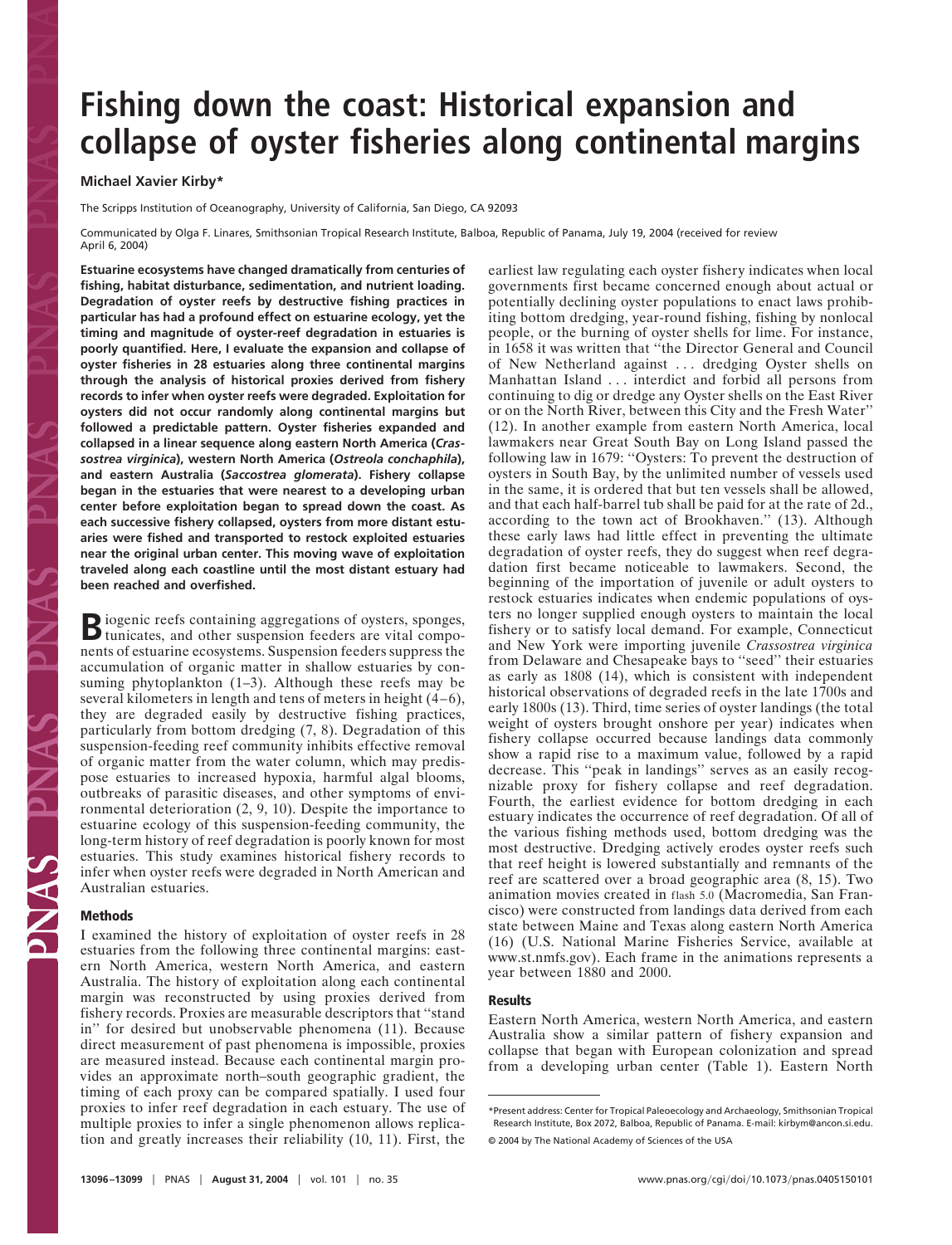#### **Table 1. Continental margins showing sequential exploitation of oyster populations**

| Location              | <b>Species</b><br>exploited | Urban center  | Nearest fishery     | Start of<br>fisherv <sub>1</sub> | Collapse of<br>fisherv <sub>1</sub> | Most distant<br>fishery   | Start of<br>fisherv <sub>2</sub> | Collapse of<br>fishery <sub>2</sub> |
|-----------------------|-----------------------------|---------------|---------------------|----------------------------------|-------------------------------------|---------------------------|----------------------------------|-------------------------------------|
| Eastern North America | C. virginica                | New York      | <b>Hudson River</b> | 1600s                            | Early 1800s                         | Texas                     | 1860s                            | late 1900s?                         |
| Western North America | O. conchaphila              | San Francisco | San Francisco Bay   | 1840s                            | 1850s                               | <b>Puget Sound</b>        | 1851                             | 1890-1920                           |
| Eastern Australia     | S. alomerata                | Sydney        | Botany Bay          | 1788                             | 1860-1870                           | <b>Great Sandy Strait</b> | 1880s                            | 1900-1910                           |

1, Nearest fishery to urban center; 2, farthest fishery from urban center.

America has the longest history of European exploitation, with commercial fishing of the eastern oyster *C. virginica* (Gmelin) starting in the Hudson River Estuary in the early 1600s (13). Historical proxies derived from fishery records indicate that exploitation traveled from north to south along the North American coastline (Fig. 1). Between New York and Texas, the date of each proxy is significantly correlated with distance from New York (earliest laws:  $R^2 = 0.68$ ,  $P = 0.001$ ; earliest seeding:  $R^2 = 0.95$ ,  $P = 0.0047$ ; and peak in landings:  $R^2 = 0.74$ ,  $P = 0.0028$ ). Dates of the earliest laws and imported oysters are also significantly correlated  $(R^2 = 0.69, P = 0.0235)$  as are dates of the earliest laws and peak in landings ( $R^2 = 0.89$ ,  $P =$ 0.0004). Fisheries of endemic *C. virginica* in New England and New York collapsed by the early 19th century, whereas fisheries to the south collapsed through the 19th and 20th centuries (Fig. 2). As each fishery collapsed, *C. virginica* from more southern estuaries was transported northward to replenish overfished northern estuaries, until southern estuaries were also overfished, as evident in contemporaneous fishery reports (13, 17–19).

Two animations of oyster landings assembled along a coastal gradient further illustrate the historical pattern of exploitation along eastern North America. The first animation shows the north–south pattern of exploitation in each state between Maine and Texas (see Movie 1, which is published as supporting information on the PNAS web site). Landings from the Chesapeake Bay (Maryland and Virginia) are an order of magnitude greater than any other estuary in 1880, which confirms the vastness of the oyster population inhabiting reefs in this estuary



**Fig. 1.** Timing of historical proxies for exploitation of oyster reefs in estuaries along eastern North America plotted against distance from Wellfleet Harbor, MA. Proxies for exploitation include the earliest laws regulating each oyster fishery (■), earliest importation of seed oysters from other estuaries  $(\bullet)$ , and peak in oyster landings  $(\circ)$ . Numbers refer to specific estuaries or regions with multiple estuaries. 1, Wellfleet Harbor; 2, Buzzard's Bay; 3, Narragansett Bay; 4, Long Island Sound; 5, Great South Bay; 6, Hudson River Estuary; 7, Barnegat Bay; 8, Delaware Bay; 9, Chesapeake Bay; 10, Pamlico Estuary; 11, South Carolina; 12, Georgia; 13, Apalachicola Bay; 14, Mobile Bay; 15, Mississippi Sound; 16, Mississippi Delta; 17, Galveston Bay.

(Fig. 3). Landings are left-skewed north of Chesapeake Bay, which is consistent with the known history of importation of ''seed'' oysters from Chesapeake Bay to restock northern estuaries (13, 17–19). Landings south of Chesapeake Bay are flat until after 1889, indicating little exploitation from northern urban centers before this time. After 1889, as landings were declining in Chesapeake Bay, landings began to increase successively in each state to the south (Fig. 3). This moving wave of exploitation traveled along the coastline from Maryland to Texas in 1889–1918, as apparent in an animation of landings normalized to the highest peak in each state fishery (see Movie 2, which is published as supporting information on the PNAS web site). Fisheries in the mid-Atlantic (Maryland to Georgia) were at their peak in 1880–1939, whereas fisheries in the Gulf of Mexico were at their lowest during this period ( $t$  test,  $P < 0.0001$ ; Movie 2). The reverse is the case in 1940–2000, when mid-Atlantic fisheries were at their lowest, and Gulf fisheries were at their highest (*t* test,  $P < 0.0001$ ). By 2000, the largest landings were in the Gulf of Mexico (Fig. 3; Movie 1), where estuaries from western Florida to Texas contributed 83% of the *C. virginica* that was produced in the United States (U.S. National Marine Fisheries Service, www.st.nmfs.gov). Despite this geographic shift in exploitation, total landings from the Gulf of Mexico in 2000 were only one-sixth of the size of landings from Chesapeake Bay in 1880 (Fig. 3). Landings from Chesapeake Bay in 2000 were only  $1/50$  the size of landings in 1880.

Historical data are fewer for the other coastlines, but a similar pattern of exploitation is apparent. In western North America, commercial fishing for the Olympic oyster *Ostreola conchaphila* (Carpenter) first began in the San Francisco Bay in the early 19th century (Fig. 4) (20). With the beginning of the California Gold



**ENVIRONMENTAL**<br>SCIENCES **ENVIRONMENTAL SCIENCES**

**Fig. 2.** Map showing linear expansion of exploitation of oyster reefs along eastern North America. Individual estuaries are labeled with the earliest date for reef degradation, as derived from landings data (peak in landings), earliest importation of nonendemic oysters to restock each estuary, and earliest use of dredges. The major urban center driving this exploitation is shown.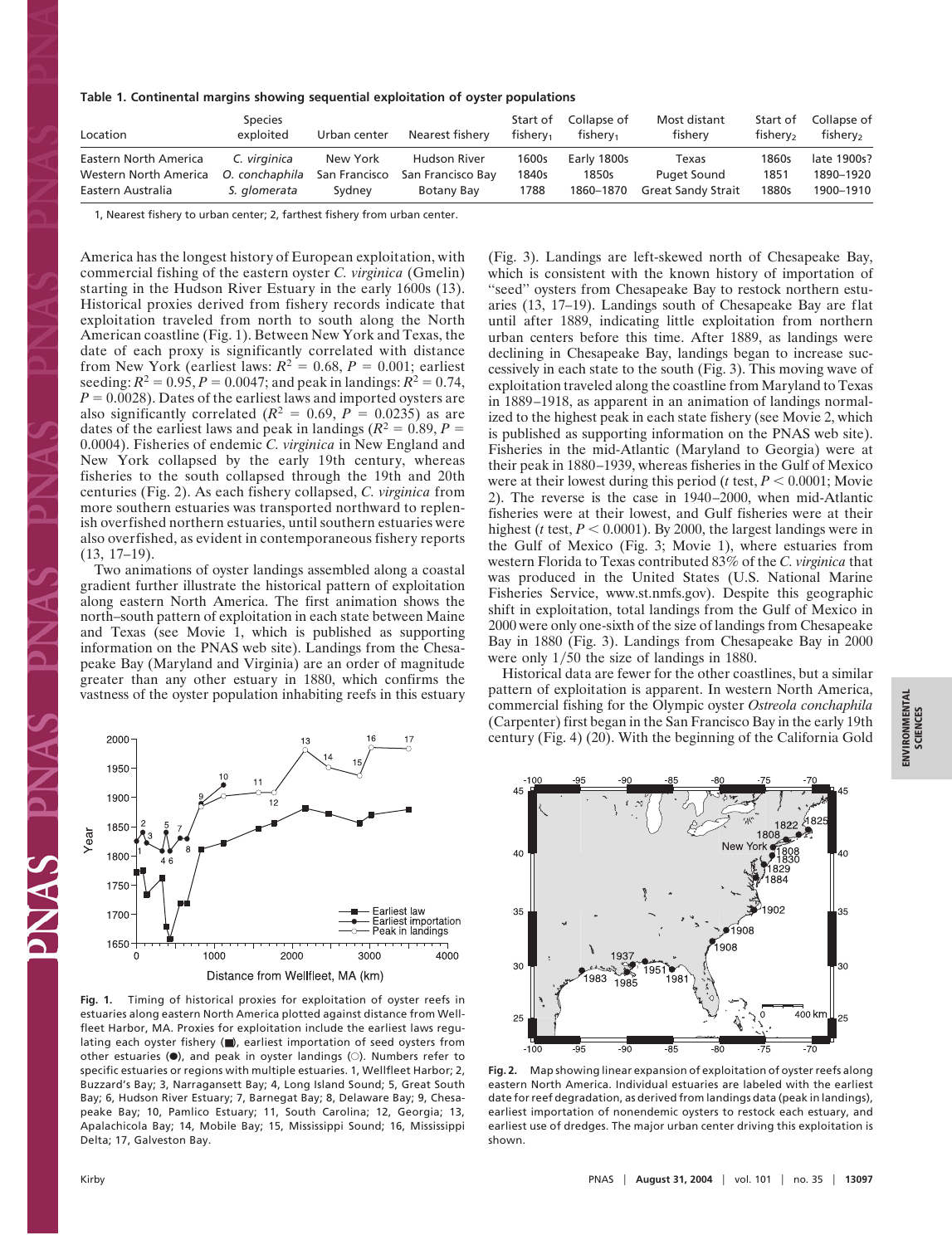

Fig. 3. Landings of *C. virginica*, showing linear sequence of fishery expansion and decline along eastern North America between Maine and Texas. These four frames are taken from Movie 1.

Rush in 1849, oyster reefs in the bay were rapidly overfished (21). Additional *O. conchaphila* was imported from estuaries to the north, first from Oregon (Yaquina, Tillamook, Netarts, and Coos Bays) and then from Washington (Willapa Bay and Puget Sound) in 1850–1879 (20, 22). A high percentage of imported *O. conchaphila* was transplanted onto oyster reefs in the San Francisco Bay (20, 22, 23). Importation of *C. virginica* from eastern North America by transcontinental railroad beginning in 1869 quickly supplanted *O. conchaphila* as the preferred oyster (22). Importation of *C. virginica*, however, did not halt further overfishing of endemic *O. conchaphila*, whose reefs in Washington estuaries were depleted and degraded by 1920 (21, 24, 25).

In eastern Australia, commercial fishing for the rock oyster *Saccostrea glomerata* (Gould) began in Botany Bay near Sydney in the late 1700s, with the European settlement of New South Wales (26). A rapidly increasing population of European settlers quickly overfished both intertidal and subtidal reefs for consumption and as a source of lime (26, 27). After fisheries in New South Wales had collapsed by the 1860s (Fig. 5), *S. glomerata* began to be imported from oyster reefs in Queensland to the north (26, 27). The most productive estuaries in Queensland, which supplied southern urban markets, were located in Moreton Bay (26). After fisheries collapsed in Moreton Bay by the 1890s, *S. glomerata* began to be imported from more northern estuaries in Queensland (Wide Bay,



1890-1920

189

G

Tin Can Bay, and Great Sandy Strait), until these fisheries had also collapsed by the 1910s (26).

### **Discussion**

The expansion and collapse of oyster fisheries along three continental margins represent another example of the unsustainable use of a natural resource that resulted in its rapid depletion. Cognizance of this depletion has been obscured for many estuaries because additional oysters were continually imported from other, ever more distant, estuaries to replenish degraded reefs. Although there are other examples of oysterfishery collapse and reef degradation (7, 28, 29), this study offers insight into how exploitation resulting in oyster-reef degradation relates across multiple estuaries and over centuries of exploitation. Unfortunately, the historical degradation of oyster reefs along these continental margins remains under-appreciated in estuarine ecology today (10). This oversight may simply be due to what has been called the ''shifting-baseline syndrome'' (30), where no scientist alive today has ever seen an undisturbed, fully functioning oyster reef. This history is in contrast to research on coral reefs, in which hundreds of scientists have studied the ecology of coral reefs over the past 40 years. Although we lack direct observations of undisturbed oyster reefs, historical observations suggest that oyster reefs played a dominant ecological role in estuaries, if based only on their reported large size, wide geographic distribution, and content of a multitude of suspension feeders. It is unknown how much other estuarine biota, particularly fish, may have once used undisturbed oyster reefs as habitat.